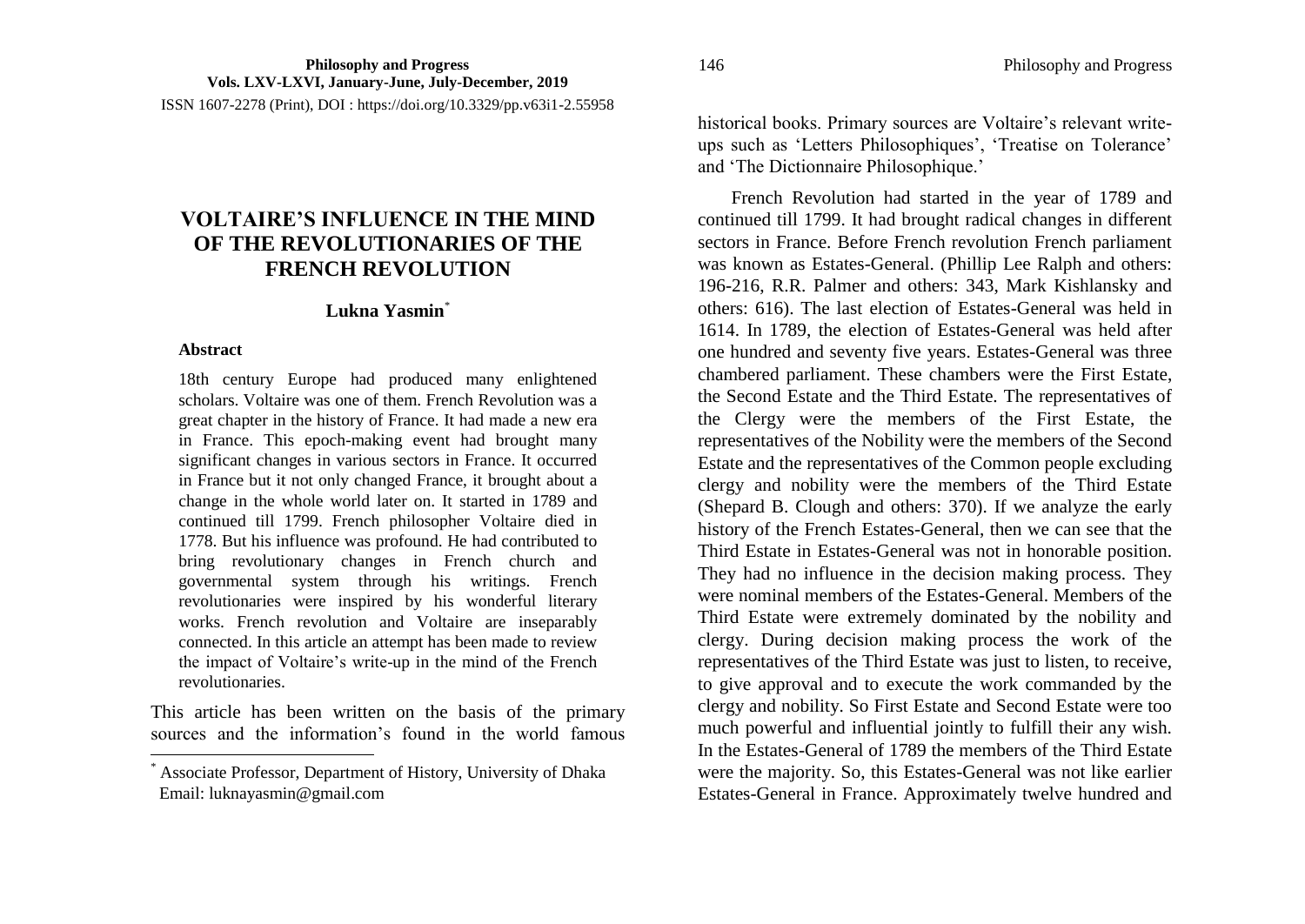fourteen representatives were elected in that epoch making election. Among them approximately six hundred and twenty one members were in the Third Estate. Among them most of the members were well educated and ambitious. They were very much eager to change their fortune. They aspired to become something (Hays: 488-491). They were enlightened because they were earnest reader of Voltaire, Montesquieu and Rousseau's literatures. They were desirous to read Voltaire's write-up. Voltaire (21st November,1694-30th May,1778), Montesquieu (18th January, 1689-10th February, 1755) and Jean-Jacques Rousseau (28th June, 1712-2nd July, 1778) were the prominent philosophers in the eighteenth century Europe. The representatives of the Third Estate or French revolutionaries were great admirer of them. Writings of the above mentioned philosophers had created immense impulses in the minds of the representatives of the Third Estate. In this article an attempt has been made to review the influence of Voltaire's write-up in the mind of the revolutionaries of the French revolution.

Voltaire is world renowned French philosopher, litterateur, writer, playwright and historian. He was endowed with many good qualities. He was fearless and outspoken writer. He had written fearlessly against religious superstitions which were expected to accept without any argument in that time. He had criticized daringly about the mischievous activities of the church officials of France in the name of the religion. French revolutionaries were fond of his write-up (R.R. Palmer and others: 302). Voltaire's write-up had made a profound influence in their mind which has been analyzed in this article.

Voltaire was vigorous, energetic, spirited, audacious and daring writer. The prime characteristic of his writings was heedless bravery. From his young age he had started his writing heedlessly. His write-ups were full of the wit and wisdom and were mainly satirical. He adopted a style called 'satire'. Satire was his way of criticizing in which he had used humour to show something's or somebody's weakness or fault. By his satirical writing he argued strongly for or against some people or some institutions. (Mark Kishlansky and others:580, R.R. Palmer and others: 302)

In the year of 1778 Voltaire breathed his last at the age of 84. But he was alive in his courageous write-ups which had indicated the necessity for reforming church administration in France. Revolutionaries were highly engrossed by the revolutionary views of Voltaire who was one of the greatest philosophers of all time. (Philip Lee Ralph and others: 153)

During the course of his life Voltaire had written on history, he had done huge historical works. He had multifaceted literary career. His main works on history are 'History of Charles XII, king of Sweden' in 1751, ' 'The age of Louise XIV' in 1751, 'The age of Louise XV' in 1752, 'Annals of the Empire, Charlemagne - Henry VII, vol. i' in 1754, 'The age of Louis of Bavaria to Ferdinand II,' vol. ii in 1754, 'Essays on Universal history, the manners and spirit of nations' in 1756, 'History of the Russian Empire under Peter the Great,' Vol. I in 1759 and vol. II in 1763, Discourse on the Universal history in 1682. He had also written an essay titled 'Essay upon the civil wars in France'. As a litterateur and historian, he had written an epic poem 'La Henriada' in 1723 which is based on the life of the great king Henry IV of France; this is his extraordinary literary composition in which he had glorified Henry IV of France for his immense success for establishing religious harmony in France by issuing Edict of Nantes (1598).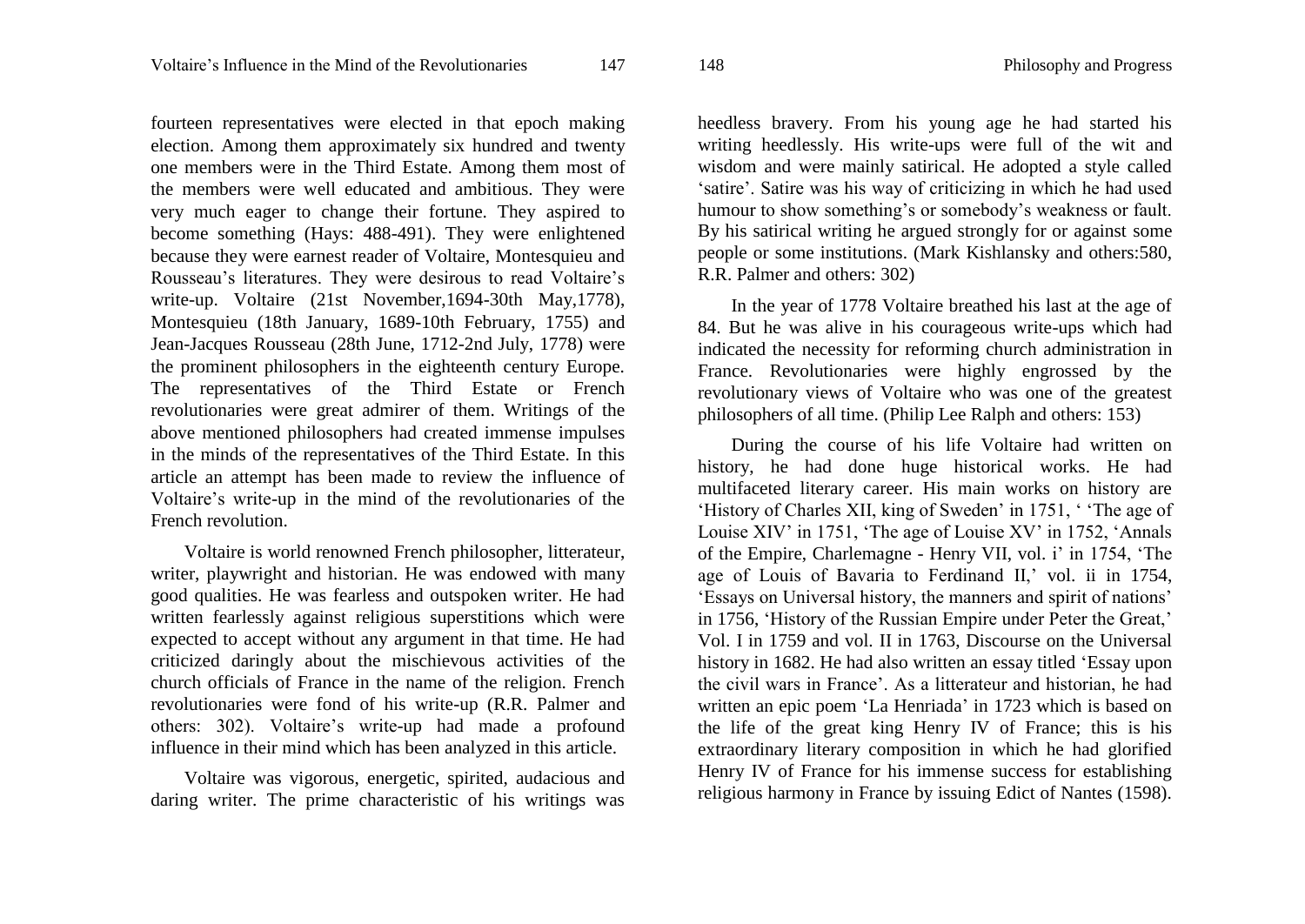(William Doyle: 50, Hayes, Carlton J.H:397,406, Alfred Cobban: 119-125, Sheppard B. Clough, David L. Hick David Brandenburg Peter Gay: 605)

As a historian, he did not follow his contemporary tradition to describe military and diplomatic course of incidents. He emphatically reviewed various aspects of society and advancements of human being in the field of arts and sciences. In 1747, he published his philosophical novella 'Zadig oul le Destinee' or 'The Book of Fate' in which he had written a story of Zadig, who was a philosopher in Babylonia in ancient period. This book had touched the hearts of the revolutionaries and they were enlightened by this book. Voltaire's book 'Candide' had great impact in the hearts of the enlightened readers of France who were eager to change existing system in France. In the eyes of many critiques this book was one of the best literary works of western literature (Aldridge, Alfred Owen: 260). When 'Candide' was published in 1759, both secular and religious authorities had gone against Voltaire. Because this book had mocked church and government very sharply. In the month of February, 1759, it was banned by the French government. But despite this opposition and restriction 'Candide' had become bestselling book (Alfred Cobban: 85, Mason, Haydn: 13-15). Roman Catholic Church listed his book in its list of forbidden books (Williams, David: 1-3). Through this book he had created churning in the minds of the enlightened class of France. By reading Candide highly educated class of France had felt a stirring of discontent about church officials and French government. During French revolution French revolutionaries had done vast reforms in the French church administration. Because its appeal had reached to the hearts of the

revolutionaries. (Alfred Cobban: 85, Ayer, AJ, Voltaire: 139, Mark Kishlansky, Patrick Geary, Patricia O'Brien: 581, [Philip](https://www.google.com.bd/search?tbo=p&tbm=bks&q=inauthor:%22Philip+Lee+Ralph%22&source=gbs_metadata_r&cad=2)  [Lee Ralph,](https://www.google.com.bd/search?tbo=p&tbm=bks&q=inauthor:%22Philip+Lee+Ralph%22&source=gbs_metadata_r&cad=2) [Robert E. Lerner,](https://www.google.com.bd/search?tbo=p&tbm=bks&q=inauthor:%22Robert+E.+Lerner%22&source=gbs_metadata_r&cad=2) [Standish Meacham,](https://www.google.com.bd/search?tbo=p&tbm=bks&q=inauthor:%22Standish+Meacham%22&source=gbs_metadata_r&cad=2) Alan T. Wood, Richard W. Hull, Edward McNall Burns:154)

French revolutionaries were highly influenced by his book titled 'Letters concerning the English Nation' (R.R. Palmer and others: 302). Voltaire had written this book by using his experiences, observations and knowledge's gained in England during his stay in that well governed country. Very important part of his life had evolved around England. England had brought many positive changes in his life. He was severely harassed and punished for his satirical literary works in France. He was sent in 'Bastille Fort' two times for his satirical writings against French nobility and also French corrupted governmental system. Then French government considered his satirical works as a crime against French governmental system. As he had become troubled by the furious actions of French royal authority, so he had taken a decision to give up his given name 'Francois Marie Arouet' and adopt a pseudonym 'Voltaire' by which name he had become world renowned philosopher. In the year of 1718 he had started to write under a pseudonym 'Voltaire' (Mark Kishlansky and others: 580). But despite taking pseudonym he could not be relieved from harassment and oppression. He had been afflicted by the tormenting noble class in Paris. As a result of quarrel with a member of the second estate in French society, though he was not guilty, Letter de Cachet had been issued against him and Voltaire was thrown away in 'Bastille Fort' for an indefinite period. To avoid this suffering he had prayed to leave France and to stay in England and his appeal was granted by the authority concerned. On  $2<sup>nd</sup>$  May in 1726, he was given chance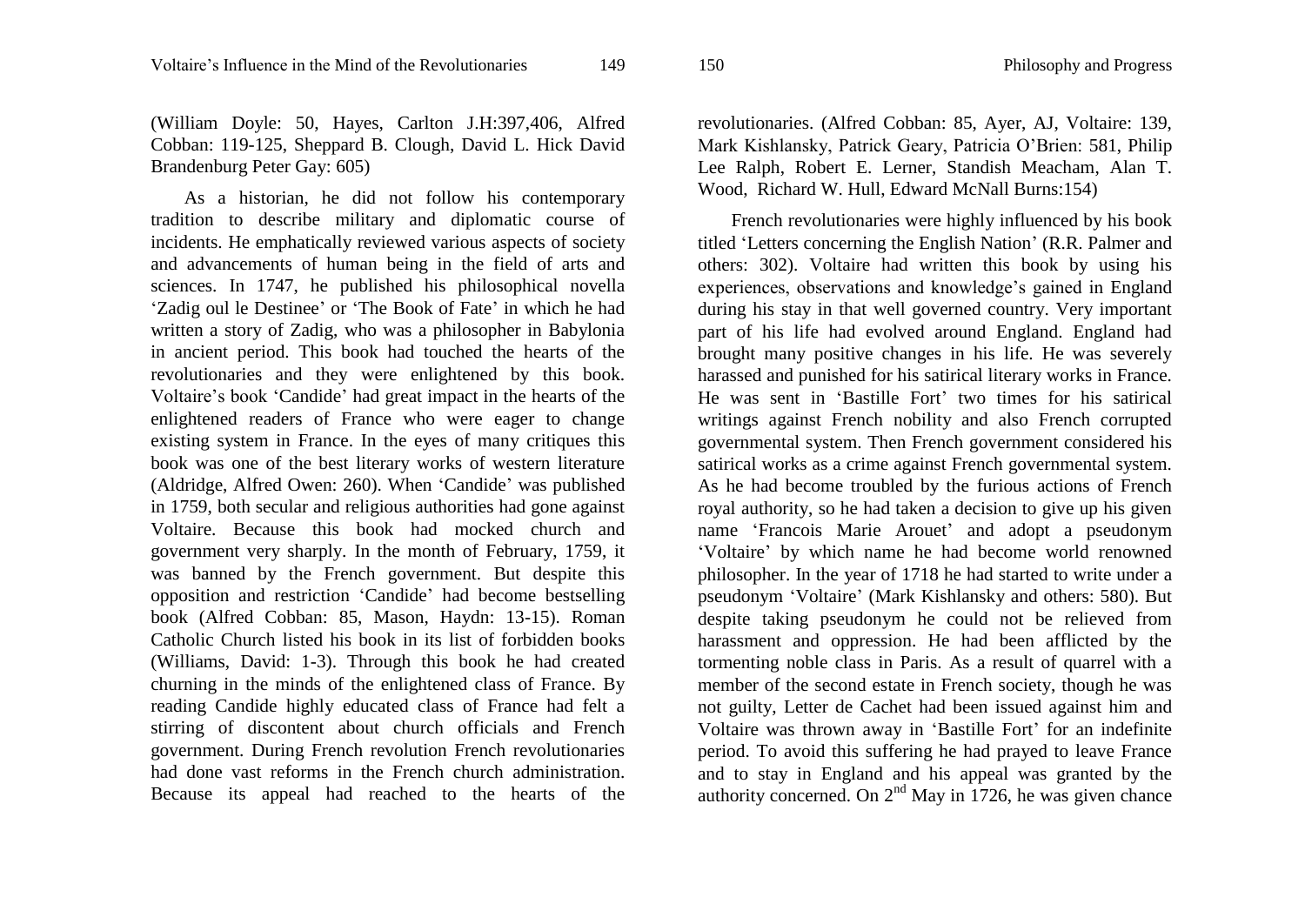to leave Paris and to go to England. (Alfred Cobban: 119, Mark Kishlansky and others: 580, Robert Ergang: 634). He had a well-wisher in South London who was a diplomat and also engaged in business. After reaching England he got safe shelter in his well-wisher's residence. When he started his exiled life in London, in that time George the III was the king of England and Robert Walpole was the Premier of the country. Though Voltaire's banishment in England was a punishment for him, this banishment had come to his life as blessings. This banishment had brought precious experiences for him by which he had become a world renowned great philosopher. He stayed in England for two and a half years. During his stay he was charmed by the good governance of England. The people of England were enjoying religious freedom and freedom of speech in that time. He was enchanted by the constitutional monarchy of England which was protecting people's right nicely. He had friendly terms with many people in high society of England. He was illuminated by the constitutional monarchy; he was enlightened by good governance of England. The way the rulers of England had been governing, Voltaire was motivated and awakened. An opportunity had come for him to compare constitutional monarchy of England and absolute monarchy of France (Alfred Cobban: 119). He had realized that British system of government was elevated and polished. He was amazed by constitutional monarchy which had kept England under discipline. He did not witness such a wonderful advanced society and orderliness in his own country's ruling system. Voltaire had expressed his fascination about society and politics of England in this book. In this book he had praised the attitude of government of England to their people, their good governance, literary and scientific advancement. He was too much charmed about the freedom of expressions and religious freedom of the people of England. (R.R. Palmer and others: 303, Alfred Cobban: 120). He had written his high evaluations about England in this book in letter form. This book was a compilation of twenty four letters. Voltaire had written this letters from the perspective of a foreigner. In the following year he had published this book in French language. In French language this book was titled as 'Letters Philosophiques.' When it had appeared in French language in France, French government had learnt about the content of this book. As Voltaire highly praised about British constitutional monarchy and religious freedom and freedom of expressions, so French government did not tolerate the content of this book. He reviewed political system, religious freedom, trade system, English practice of inoculation, literature, royal society of London and various things about England in his twenty four letters. By reading this book French enlightened class had gained knowledge about political system and also parliamentary system, their tolerant society and constitutional monarchy of England. By praising British constitutional monarchy Voltaire had criticized French absolute monarchy. By comparing constitutional monarchy of England and absolute monarchy of France, he had said that British system of government was better than that of French absolute monarchy (Prafulla Kumar Chakrabarti: 27). French government did not like it and they had considered this book as an attack for French government and had banned this book. French bourgeois class was the real makers of the French revolution. They had come to power through the election of the Estates-General of 1789 and they had declared Estates-General as 'National Assembly.' On 9<sup>h</sup> July, 1789, National Assembly had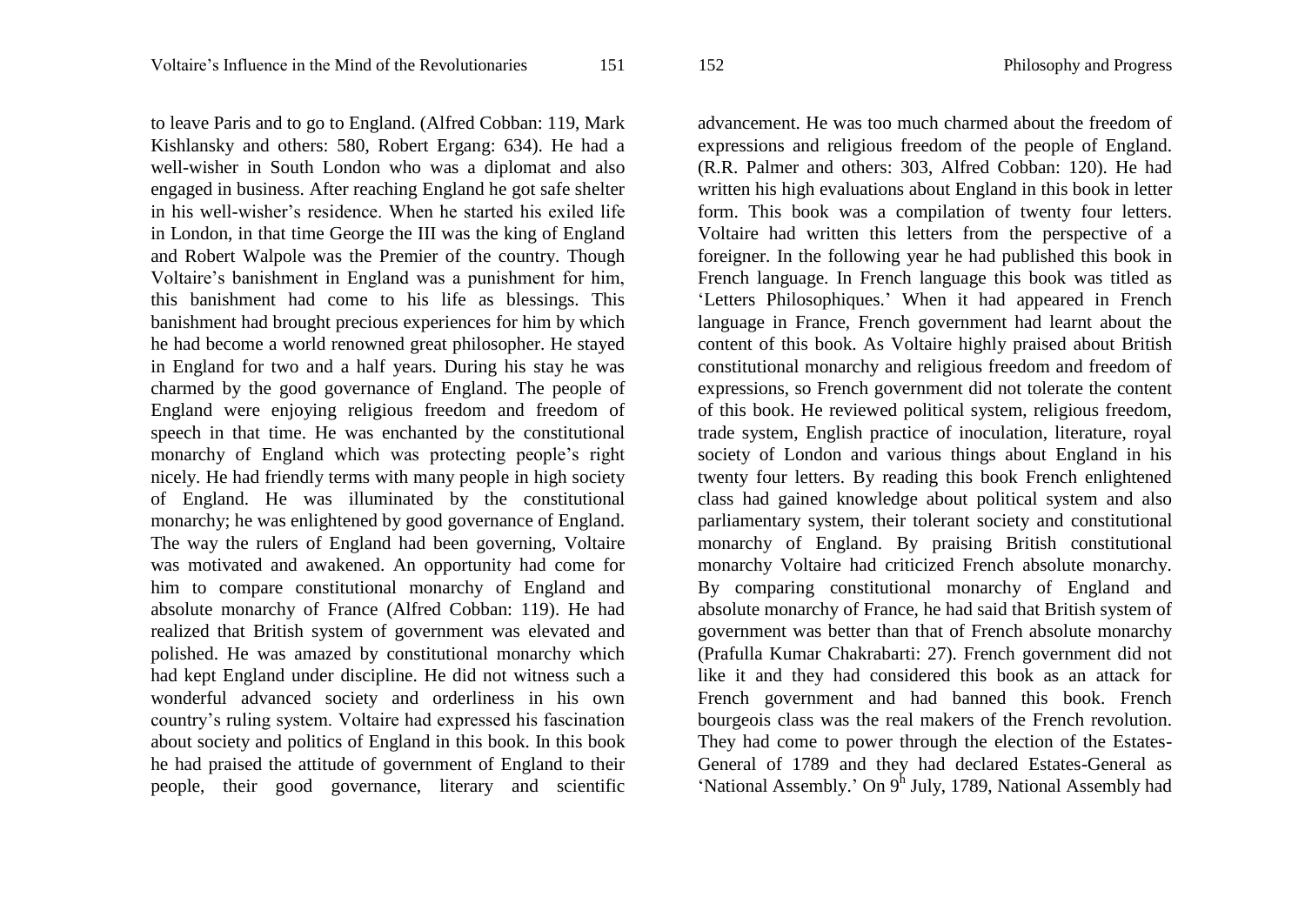declared itself as 'National Constituent Assembly' (Philip Lee Ralph: 202). In 1791 National Constituent Assembly had drawn up 'French Constitution of 1791' which was the first constitution of France. Because France had no constitution till 1791 (R.R. Palmer and others: 358). By this constitution revolutionaries had abolished French absolute monarchy and introduced constitutional monarchy on Ist October, 1791. So this is easily understandable that French revolutionary leaders especially constitution makers were highly influenced by Voltaire's book. (A. Goodwin: 681, Robert Ergang: 634, *R.R. Palmer, Joel Colton, Lioyd Kramer: 358,* Mark Kishlansky, Patrick Geary, Patricia O'Brien: 579, 580, [Philip Lee Ralph,](https://www.google.com.bd/search?tbo=p&tbm=bks&q=inauthor:%22Philip+Lee+Ralph%22&source=gbs_metadata_r&cad=2) [Robert E. Lerner,](https://www.google.com.bd/search?tbo=p&tbm=bks&q=inauthor:%22Robert+E.+Lerner%22&source=gbs_metadata_r&cad=2) [Standish Meacham,](https://www.google.com.bd/search?tbo=p&tbm=bks&q=inauthor:%22Standish+Meacham%22&source=gbs_metadata_r&cad=2) Alan T. Wood, Richard W. Hull, Edward McNall Burns: 154, Robert Ergang: 632-637)

In 1763, Voltaire published his book titled Treatise on Tolerance. In this book he had written in favor of religious tolerance and against religious dogma and fanaticism (R.R. Palmer and others: 303). French revolutionaries had become enkindled by the content of this book. This book infused Great Spirit in the hearts of the French revolutionaries. In this book he presented an authentic picture that how religious tolerance had brought peace and stability in different country and how religious intolerance had caused immense sufferings for the society. He criticized about the 'Revocation of the Edict of Nantes' by which Louis XIV of France had cancelled 'Edict of Nantes of 1598.' In 1598, 'Edict of Nantes' had established religious freedom of French Protestants and had ended the 'Wars of Religion.' Mentionable that 'Wars of Religion' had continued for thirty six years in France (Alfred Cobban: 119- 125). After cancelling 'Edict of Nantes of 1598' French Protestants had lost their religious freedom. As a result France

had become a fanatic country. Huge French Protestants had gone in various parts of Europe and beyond Europe to protect their 'Calvinist Protestantism,' many Protestants had to renounce their own religious belief Calvinist Protestantism and had to profess Catholicism reluctantly which they had abandoned before consciously. Voltaire was a daring writer; he could not tolerate hated 'Revocation of the Edict of Nantes' issued by Louis XIV of France by which religious freedom had been lost in France (Voltaire: 1-157, Hutton Webster: 360). Voltaire utilized his brave writing against religious superstition and fanaticism. He had shown in this book that how fanaticism had broken the French religious harmony established by the great king Henry IV. He had given a picture that how French Protestants were brutally tortured and rooted out from France by the then frenzied Catholics. He reviewed Catholic-Protestant conflicts and its disastrous and terrible consequences in French society. Inspired by Voltaire's rational writings against religious intolerance and superstition; French revolutionaries were awakened and keenly desirous to establish religious harmony and to bring Catholic-Protestant in friendly terms in France. Revolutionaries had given complete religious freedom for French protestant constitutionally. So it is clearly perceived that revolutionaries were highly stimulated by Voltaire's above mentioned book. (Voltaire, Treatise on Tolerance: 1-157, Alfred Cobban: 83, Hutton Webster: 360, William Doyle: 55, *R. R. Palmer, Joel Colton, Lioyd Kramer: 361,* Mark Kishlansky, Patrick Geary, Patricia O'Brien: 580)

Voltaire was tortured by the suppressing French government in his whole life. He had close friendship with Frederick the Great (1740-1786), king of the kingdom of Prussia. Voltaire had lived in Prussia for several years under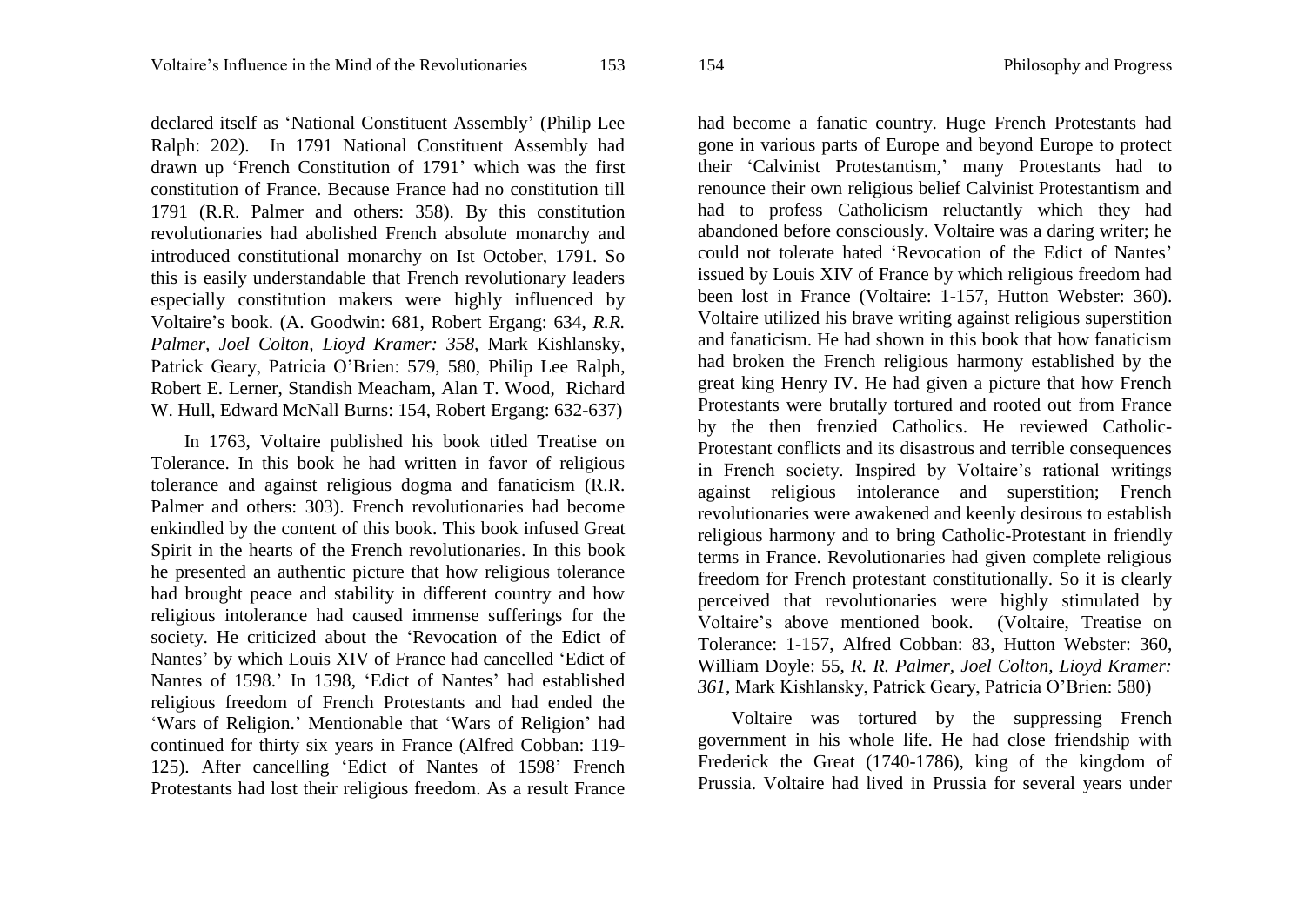the patronization of Frederick the Great (R.R.Palmer: 302). But for many reasons their friendship had begun bitter and as a result Voltaire had to come back to Paris (Alfred Cobban: 121, Mark Kishlansky and others: 580). But then French king Louis XV did not allow him to live in Paris. In 1759, at last he had taken a decision to settle down in 'Ferney' which was located

in eastern France. He lived there till his death (Jawaharlal Nehru: 438). Living in 'Ferney', he had completed a great task. In 1764, he published 'The Dictionnaire Philosophique'. 'The Dictionnaire Philosophique' is well known in English as 'The Philosophical Dictionary' in the whole world. This is a philosophical work and this was his lifelong work for which he had worked hard and for this hard work his health had begun to deteriorate. This 'The Dictionnaire Philosophique' was an encyclopedic dictionary and it was written in French language. In this dictionary he had written many articles on various subjects. Now the question is that what was the relation between 'The Dictionnaire Philosophique' and the French revolution. The relation is that Voltaire criticized against the Church's corrupted administrative system of France in this dictionary (Voltaire: 3-117, Alfred Cobban: 84). He had an incisive writing style. His style of criticism was striking; his extremely courageous system of writing had attracted the revolutionary leaders. He was annoyed to see the mismanagement of the church and he was able to express his disliking or hatred in this regard in his writing. He presented the unfair conduct of the church's dishonest administration. His trenchant views on religious dogmas were well expressed in this dictionary. He presented the real picture that French church officials had forgotten their real responsibilities. In the early history of French church the ecclesiastical officials were devoted to serve the destitute people. To perform the religious rituals properly and to do people's welfare was their prime duties. They were really altruist. Unselfishness was the main characteristic of their work. Simple-hearted religious people had relied on their simplicity, sincerity, honesty, kindheartedness and compassion. There was a time when simplehearted religious people had never thought to be deceived by the ecclesiastical officials of holy church. But gradually common people had begun to be cheated by the church's unethical officials. Ecclesiastical officials had begun engaged for protecting their self-interest. Instead of being altruist they had engaged themselves to realize their own interest. These madly self-seeking ecclesiastical officials were accomplishing their official duties to attain their worldly interests. They had become wicked and sinful (Mark Kishlansky and others: 579). They were betraying with the simple-hearted religious people. French church was the richest institution in France, whereas it was wealthiest so it was supposed to pay huge taxes but unfortunately it was true that French government did not get any tax from French church regularly. Reason was given from the Church authority that Church officials were always making effort for people's welfare so they should be exempted from taxpaying. So church was given exemption from taxpaying. In 1749 French government introduced a new tax titled 'Vingtieme,' government had decided that all people of France will have to pay 5% of their income regardless of their status. But after two years of its operation all clergies had begun agitation for the exemption from taxpaying. As a result then French government was compelled to exempt them from that taxpaying due to their irresistible movement. Voltaire was brave, rationalist and free thinker. Voltaire had watched their misdeed and hypocrisy. Their hypocrisy had made Voltaire wrathful and dissenting against church's defiled administration.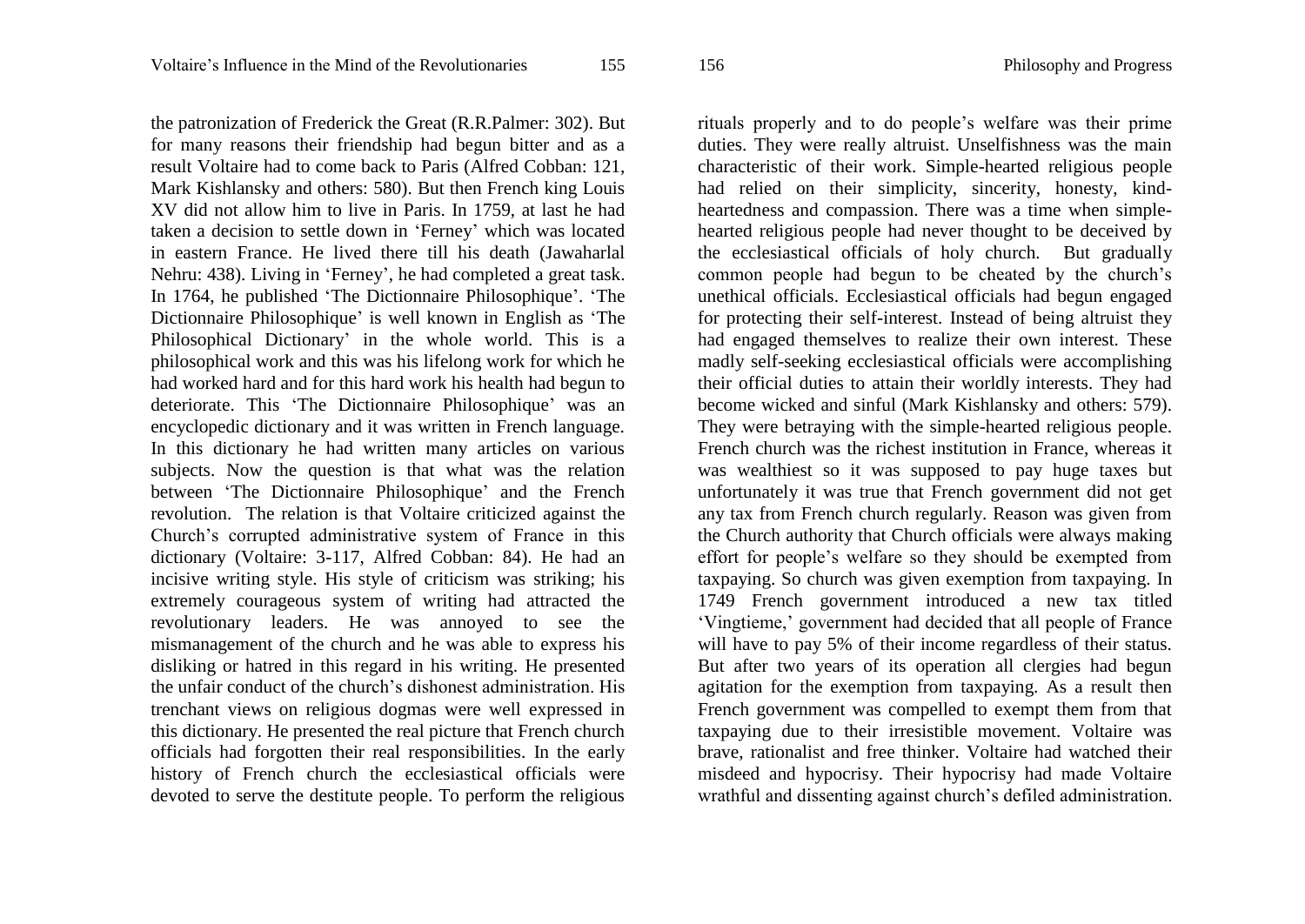With due deliberation he described that church officials had turned into deceivers and hypocrite. They were bearing and holding fanaticism and religious superstition. Church officials could not tolerate reasoning and free thought. They desired the ordinary people to be religiously superstitious. Voltaire wished church's officials to be altruist in their holy religious career. Voltaire tried to uphold the real spirit of the church by criticizing the church's dishonest officials. His efforts were effective. 'The Dictionnaire Philosophique' had come to the French people as an awakening book (Alfred Cobban: 119-125, Charles Downer Hazen: 83). People were in darkness; this dictionary had brought them to their senses. His writing was able to awaken its readers against the misdeed of the church's dishonest officials. Many enthusiastic readers of this dictionary was elected in the election of 1789 and had become the member of the French parliament. They were revolutionaries; they were motivated by the above mentioned dictionary and were very eager and determined to bring radical changes in French church administrative system during French revolution. Voltaire's writings had shown them that how church's hypocrite administrators were exploiting simple-hearted religious people. French revolutionaries were able to grasp that what Voltaire had conveyed about misled church administrators. Revolutionaries were able to grasp the importance of Voltaire's concern about French church system (Shepard B. Clough and others: 758, Georges Lefebvre: 166, W. Crawley (Ed.):146, William Doyle: 136, James Mathew Thompson: 29).

French revolution had lasted for ten years and six months. Revolutionary leaders brought many revolutionary changes in France. During French revolution revolutionary leaders had taken stern initiative against church's defiled officials. Because revolutionaries were impassioned about Voltaire's writings. They were educated and enlightened class. They were conscious about church and willing to reform church. On 12th July, in 1790, French National Assembly had passed a law titled 'Civil Constitution of the Clergy' to bring changes in the church administrative system (Shepard B. Clough and others: 758, William Doyle: 136, Robert Ergang: 635-638, R.R. Palmer and others: 361, W.Crawley:146, Albert Goodwin: 169, Georges Lefebvre: 166, J.M.Roberts:106, Peter Gay and R.K Webb: 474). By this legislation revolutionaries had made French church a civil institution. All landed properties, buildings, decorative materials and endowments of the church were declared confiscated, made nationalized and sold out. Tithe was a tormenting tax in France since 1585. French people had been afflicting for this torturing tax by French church. This tax was declared abolished. They reduced the number of Bishops and priests in churches. Since then the relationship of Pope and French church officials were very nominal. It was said in that law that all bishops will be selected by the active citizen of their own department. All church officials will be paid by the French treasury. Full religious freedom was given to French Protestants who were known as Huguenot in France. The entire church administrative system was brought under state control. He earnestly desired for religious liberty and 'French Constitution of 1791' granted complete religious freedom for French people. (R.R. Palmer and others: 358, Mark Kishlasky and others: 623, Petter Gay and R.K webb: 474, Shepard B Clough and others: 763, J.M Thompson: 27, George Lefebvre: 145, Philip Lee Ralph and Others: 202, C.W. Crawley (Ed): 146, Georges Lefebvre: 168, J.M.Roberts: 38, J.M.Thomson: 27, A.Goodwin: 681, Voltaire, Philosophical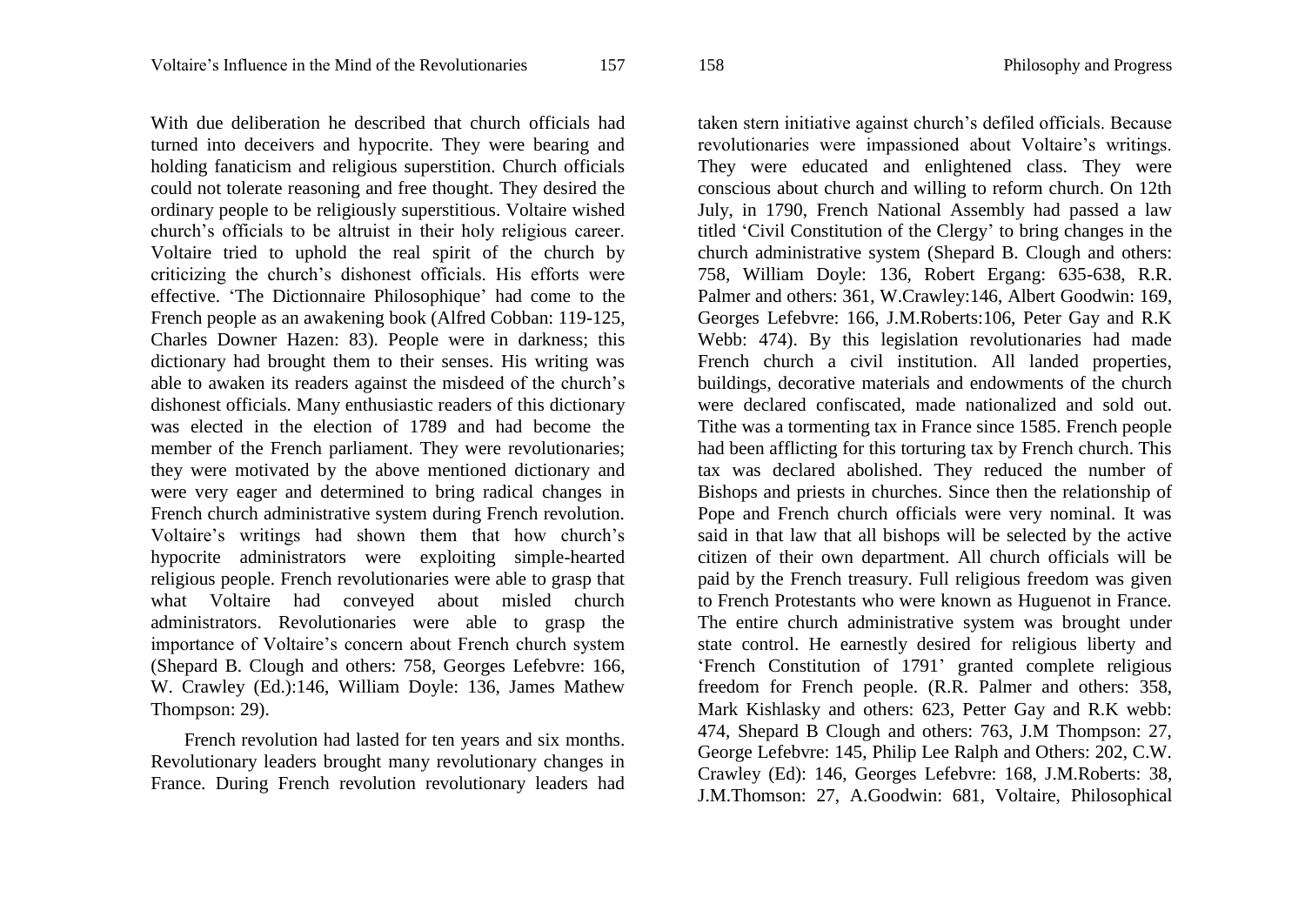Dictionary*: 1-116, Hays, Carlton J.H: 502,* Jawaharlal Nehru: 424, James Edgar Swain: 475)

Above mentioned radical changes in French government, French ruling system and French church administration were unthinkable before the French revolution. Voltaire was a Great philosopher. He was against the mismanagement of the French ruling system and church administration. He wished French churches to be disciplined and in orderly manner. So in several ways he disclosed the corruptive administrative system of then French church. French revolutionaries were inspired and influenced by the writings of Voltaire which criticized church official's unethical activities and French ruling system. So revolutionaries abolished all unfair privileges of the church officials, changed French ruling system and introduced constitutional monarchy. He did not use the word 'Revolution' in any of his works. But the way he had written against church's corrupted officials that were revolutionary. He had not called for revolution but which he had written was revolutionary. All activities of church were expected to accept without argument in French society before the French revolution; but he had written against all hypocrisies of church officials which was a risky and dangerous task for him. After publishing his 'Letters Philosophiques' he had lost his right to live in Paris which was his birthplace. But this cruel punishment could not stop his boldness and venture. He stayed in 'Ferney' in Eastern France and continued his courageous writing against hollow administrative system of church throughout his life. Later on this 'Ferney' town was renamed as 'Ferney Voltaire' after him by the revolutionaries. So this is clear that French revolutionaries were deeply influenced by the overall works of Voltaire. He left this world eleven years before the French revolution. After his death he was buried in

Champagne (At present part of Grand Est region of northeastern France). During French revolution his bones were brought and laid to rest in the Pantheon, a grand mausoleum in Paris, France, where the national heroes of France were buried. It was an honor for him. Revolutionaries of France considered Voltaire as a national hero. He was not alive on the eve of the French revolution, despite his death eleven years before the French revolution his influence was still in the minds of the revolutionaries. French Revolution and Voltaire cannot be separated. So, this is undeniable that Voltaire's works had extended its profound influence in the mind of the revolutionaries of the French revolution.

## **References**

- A. Goodwin (ed), *The New Cambridge Modern History, The American and French Revolutions (1763-1793),* Vol. viii, Cambridge University Press, London, 1968.
- [Albert Goodwin,](https://www.goodreads.com/author/show/274794.Albert_Goodwin) *The French Revolution,* Harper Collins Publishers Ltd, New York, 1966.
- Aldridge, Alfred Owen, *Voltaire and the Century of Light,* Princeton, NJ: Princeton University Press, 1975.
- Alfred Cobban, *A History of Modern France,* Vol.1, Pengoin Books Ltd, Victoria, 1961.
- ALFRED COBBAN, *In Search Of Humanity, The Role of the enlightenment in Modern History,* ALFRED COBBAN, George Braziller, Inc. 215 Park Avenue South, New York.
- Ayer, AJ, *Voltaire,* New York City, Random House, 1986.
- C. W. Crawley (Ed), *The New Cambridge Modern History volume. 9, War and Peace, in an age of upheaval (1793-1830),* Cambridge, At the University Press, 1969.
- Charls Downer Hazen, Modern Europe upto 1945, S. Chand and Company Ltd., Ram Nagar, New Delhi, 1983.